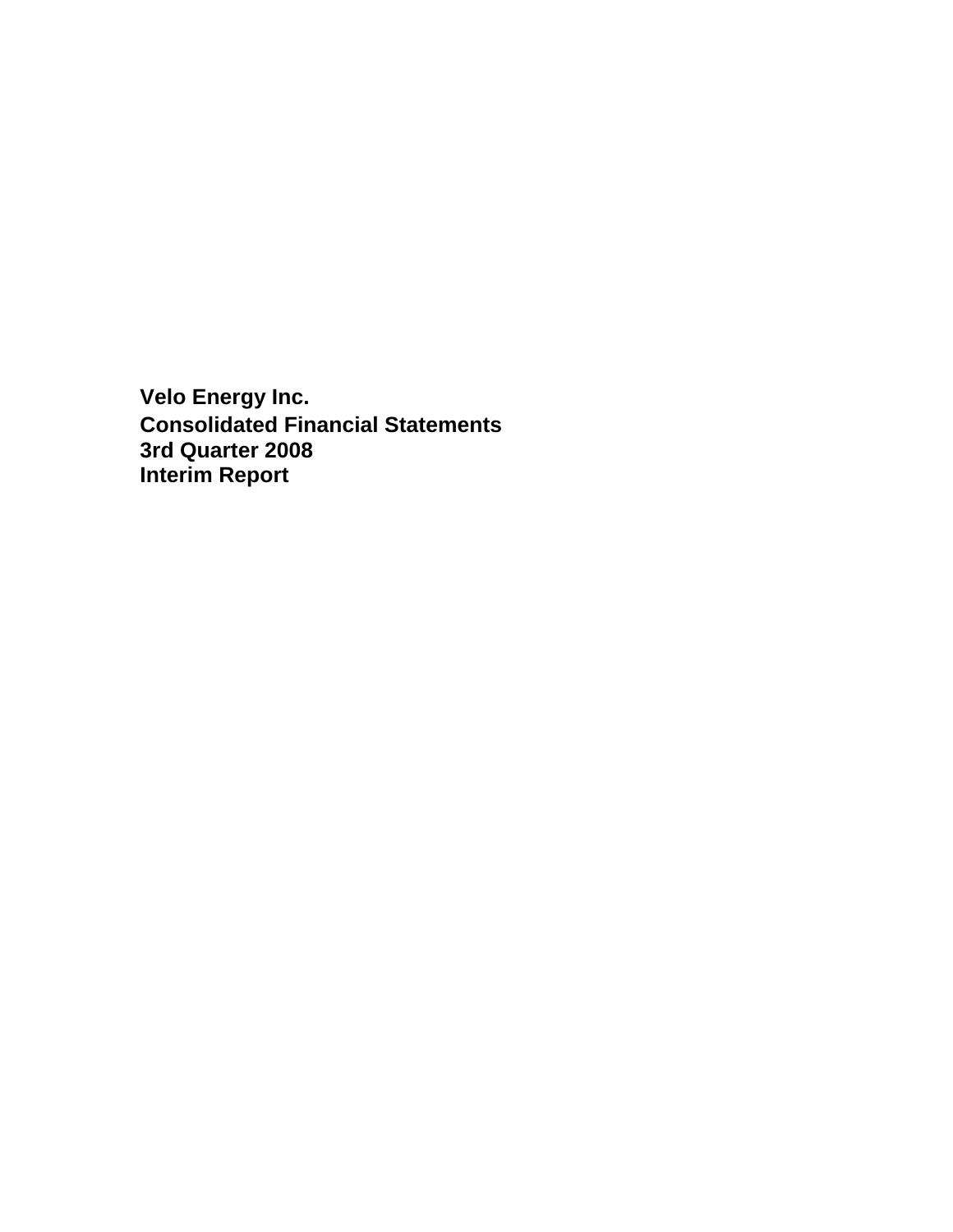#### **THIRD QUARTER FINANCIAL STATEMENTS**

#### INTERIM UNAUDITED CONSOLIDATED FINANCIAL STATEMENTS

In accordance with National Instrument 51-102 released by the Canadian Securities Administrators, Velo Energy Inc. (the Company) discloses that its auditors have not reviewed the unaudited consolidated financial statements for the period ended September 30, 2008.

### NOTICE TO READER OF THE CONSOLIDATED FINANCIAL STATEMENTS

The consolidated financial statements of the Company, comprising the accompanying interim unaudited consolidated balance sheet as at September 30, 2008 and the interim unaudited consolidated statements of operations and deficit and cash flows for the nine month period then ended are the responsibility of the Company's management.

These consolidated financial statements have not been reviewed on behalf of the shareholders by the independent external auditors of the Company, MacKay LLP The interim consolidated financial statements have been prepared by management and include the selection of appropriate accounting principles, judgments and estimates necessary to prepare these consolidated financial statements in accordance with Canadian generally accepted accounting principles.

"Rick Wlodarczak" "John Muir"

Rick Wlodarczak John Muir Director **Director** Director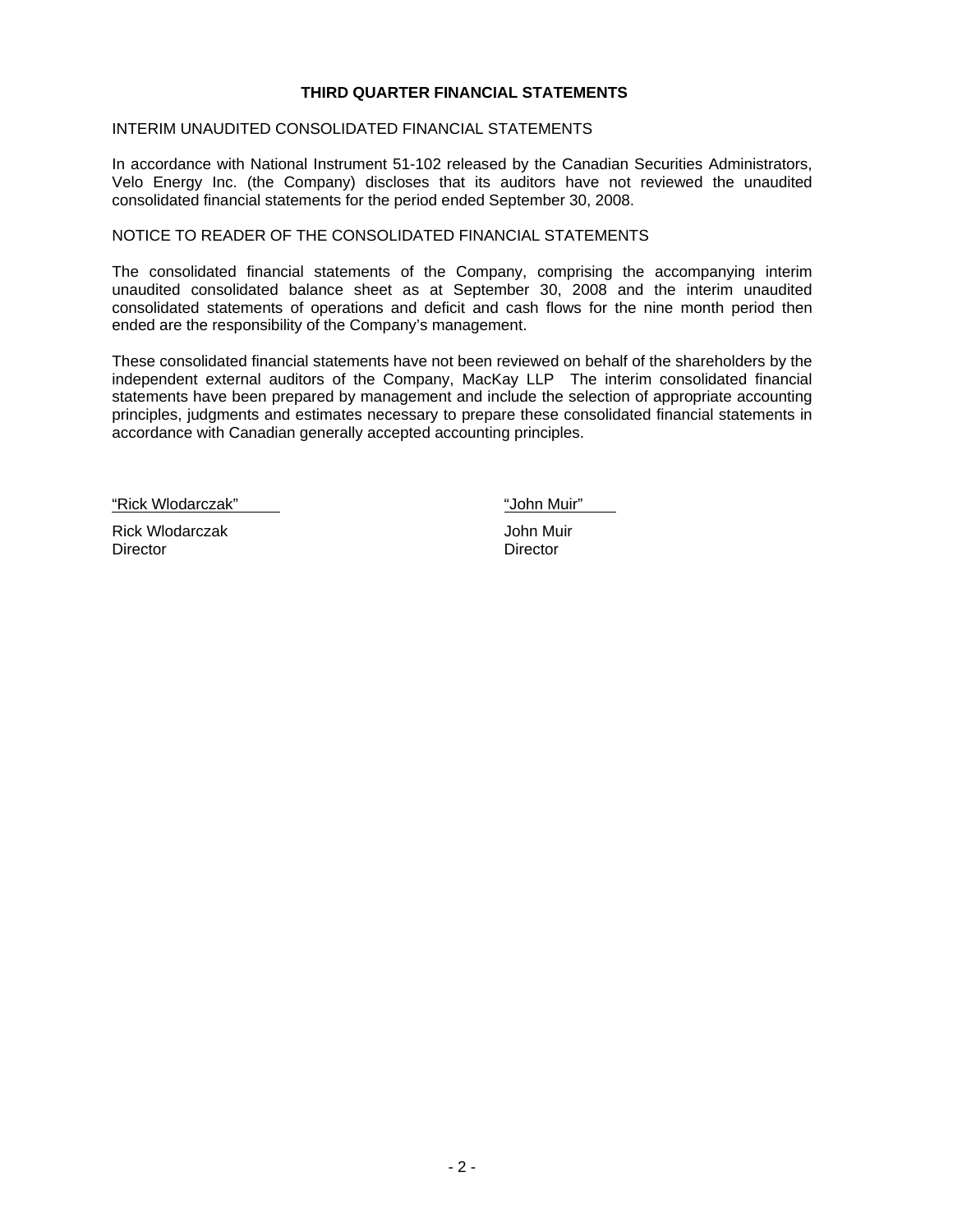# **Velo Energy Inc. Consolidated Balance Sheets**

|                                                   | September 30 | December 31   |
|---------------------------------------------------|--------------|---------------|
|                                                   | 2008         | 2007          |
|                                                   | (unaudited)  | (audited)     |
| <b>Assets</b>                                     |              |               |
| Current                                           |              |               |
| Cash and term deposits                            | \$1,373,942  | \$83,258      |
| Receivables                                       | 1,043        | 82,745        |
| Prepaid expenses and deposits (note 8)            |              | 359,735       |
|                                                   | \$1,374,985  | \$525,738     |
| <b>Liabilities</b>                                |              |               |
| Current                                           |              |               |
| Accounts payable and accrued liabilities (note 5) | \$190,073    | \$1,501,091   |
| Indemnity payable (note 6)                        | 2,841        | 452,133       |
| Loan payable (note 7)                             |              |               |
| Asset retirement obligations (note 8)             |              | 140,000       |
|                                                   | 192,914      | 2,093,224     |
| <b>Shareholders' Equity (Deficiency)</b>          |              |               |
| Share Capital (note 9(a))                         | 7,462,924    | 5,583,466     |
| Contributed Surplus (note 10)                     | 240,394      | 240,394       |
| Warrants                                          | 48,700       | 48,700        |
| <b>Deficit</b>                                    | (6,569,947)  | (7, 440, 046) |
|                                                   | 1,182,071    | (1,567,486)   |
|                                                   | \$1,374,985  | \$525,738     |

See note 1 for going concern

See accompanying notes to consolidated financial statements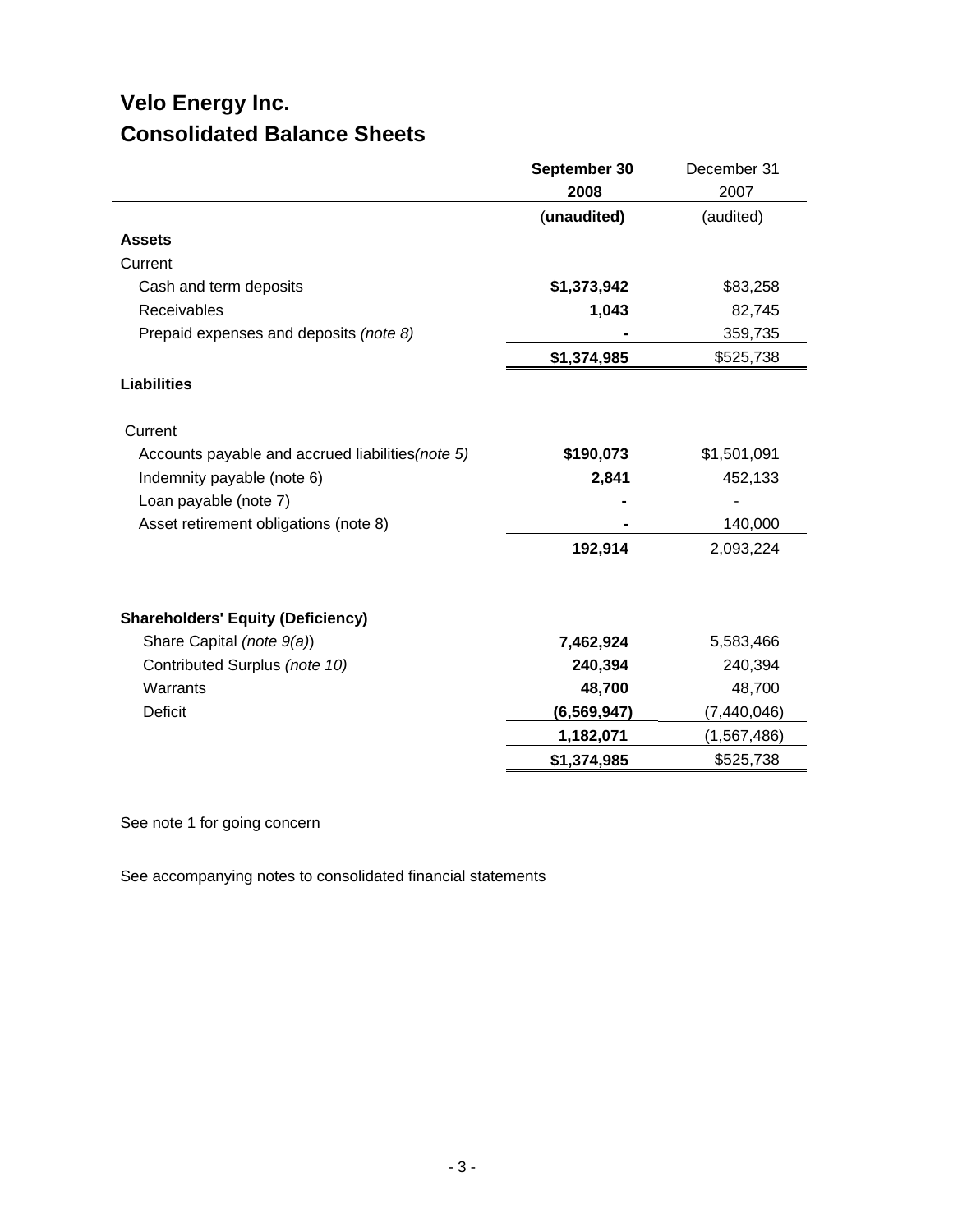# **Velo Energy Inc. Consolidated Statements of Operations and Deficit**

**(unaudited)**

|                                                                      | Three months<br>September 30,<br>2008 | <b>Three Months</b><br>September 30,<br>2007 | Nine months<br>September 30,<br>2008 | Nine months<br>September 30,<br>2007 |
|----------------------------------------------------------------------|---------------------------------------|----------------------------------------------|--------------------------------------|--------------------------------------|
| Natural gas revenue                                                  |                                       |                                              |                                      | \$9,613                              |
| <b>Expenses</b>                                                      |                                       |                                              |                                      |                                      |
| General and administrative                                           | 24,107                                | 164,155                                      | 75,337                               | 437,851                              |
| Interest                                                             |                                       | 27,988                                       | 3,763                                | 59,070                               |
| Operations                                                           |                                       | 7,087                                        | (7, 572)                             | 71,096                               |
| Stock based<br>compensation<br>(note 5(c))                           |                                       |                                              |                                      | 30,724                               |
| Impairment of oil and gas                                            |                                       |                                              |                                      |                                      |
| properties (note 4)                                                  |                                       | 59,282                                       |                                      | 4,264,120                            |
| Gain on sale of subsidiary                                           | (935, 314)                            |                                              | (935, 314)                           |                                      |
| Goodwill impairment (note 3)                                         |                                       |                                              |                                      | 1,026,400                            |
| Depreciation and accretion                                           |                                       | 2,757                                        |                                      | 8,833                                |
|                                                                      | (911, 207)                            | 261,269                                      | (863, 786)                           | 5,898,094                            |
| Interest income                                                      | 2,510                                 | 3,476                                        | 6,313                                | 14,392                               |
| <b>Net</b><br>Income<br>(loss)<br>and<br>comprehensive Income (loss) | 913,717                               | (257, 793)                                   | 870,099                              | (5,874,089)                          |
| Deficit, beginning of period                                         | (7, 483, 664)                         | (6, 383, 094)                                | (7, 440, 046)                        | (766, 798)                           |
| Deficit, end of period                                               | \$(6,569,947)                         | \$(6,640,887)                                | \$(6,569,947)                        | \$(6,640,887)                        |
| Income (loss) per share (basic<br>and diluted)                       | \$0.02                                | \$(0.01)                                     | \$0.02                               | \$(0.20)                             |
|                                                                      |                                       |                                              |                                      |                                      |
| Weighted average<br>number of<br>shares outstanding                  | 54,002,554                            | 29,618,334                                   | 37,835,727                           | 29,618,334                           |

See note 1 for going concern

See accompanying notes to consolidated financial statements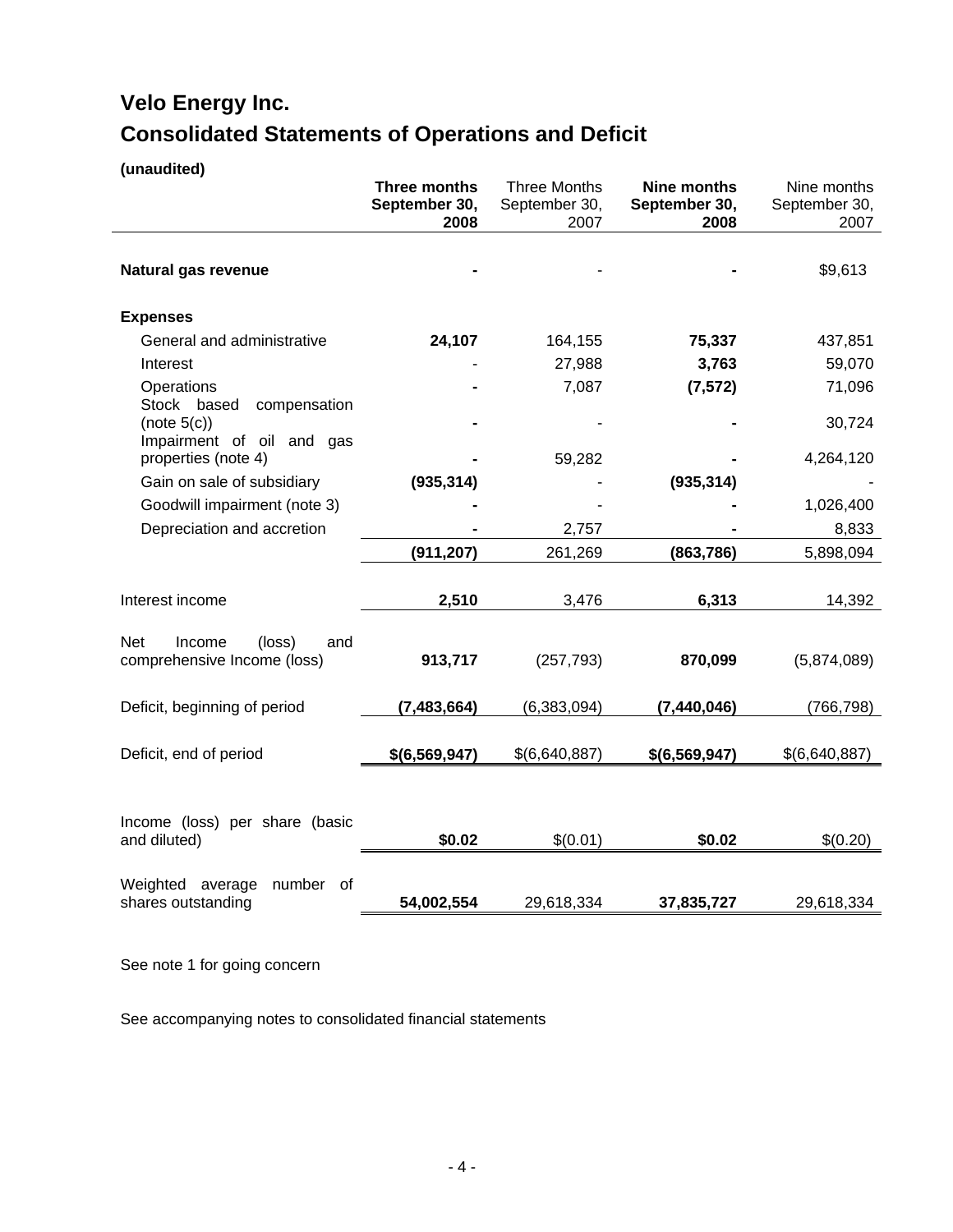# **Velo Energy Inc. Consolidated Statements Of Cash Flows**

# **(unaudited)**

|                                                         | <b>Three Months</b><br><b>September</b><br>30, 2008 | <b>Three Months</b><br>September 30,<br>2007 | <b>Nine Months</b><br><b>September</b><br>30, 2008 | Nine Months<br>September 30,<br>2007 |
|---------------------------------------------------------|-----------------------------------------------------|----------------------------------------------|----------------------------------------------------|--------------------------------------|
| Cash Provided By (Used In)                              |                                                     |                                              |                                                    |                                      |
| <b>Operating Activities</b>                             |                                                     |                                              |                                                    |                                      |
| Net income (loss)                                       | \$913,717                                           | \$(257,793)                                  | \$870,099                                          | \$(5,874,089)                        |
| Add non-cash items:                                     |                                                     |                                              |                                                    |                                      |
| Stock-based compensation<br>Goodwill impairment         |                                                     |                                              |                                                    | 30,724                               |
|                                                         |                                                     |                                              |                                                    | 1,026,400                            |
| Gain on sale of subsidiary<br>Impairment of oil and gas | (935, 314)                                          |                                              | (935, 314)                                         |                                      |
| properties                                              |                                                     | 59,287                                       |                                                    | 4,264,120                            |
| Depreciation and accretion                              |                                                     | 2,757                                        |                                                    | 8,833                                |
| Funds used in operations                                | (21, 597)                                           | (195, 754)                                   | (65, 215)                                          | (544, 012)                           |
| Net change in non-cash<br>working capital               | (16, 029)                                           |                                              | 1,331                                              | (55, 491)                            |
|                                                         | (37, 626)                                           | (195, 754)                                   | (63, 884)                                          | (599, 503)                           |
| <b>Financing Activities</b>                             |                                                     |                                              |                                                    |                                      |
| Issuance of shares for cash                             | 1,500,000                                           |                                              | 1,500,000                                          |                                      |
| Share issue costs                                       | (69, 834)                                           |                                              | (69, 834)                                          | (20, 884)                            |
| Loan payable                                            | (20,000)                                            |                                              |                                                    |                                      |
| Net change in non-cash<br>working capital               |                                                     |                                              | 3,750                                              | (31,064)                             |
|                                                         | 1,410,166                                           |                                              | 1,433,916                                          | (51, 948)                            |
| <b>Investing Activities</b>                             |                                                     |                                              |                                                    |                                      |
| Additions to property, plant<br>and equipment           |                                                     | (59, 282)                                    |                                                    | (1,050,321)                          |
| Net change in non-cash<br>working capital               |                                                     | (114, 133)                                   | (79, 348)                                          | (1,305,905)                          |
|                                                         |                                                     | (173, 415)                                   | (79, 348)                                          | (2,356,226)                          |
| Increase (Decrease) in cash<br>during period            | 1,372,540                                           | (369, 169)                                   | 1,290,684                                          | (3,007,677)                          |
| Cash, beginning of period                               | 1,402                                               | 556,405                                      | 83,258                                             | 3,194,913                            |
| Cash, end of period                                     | \$1,373,942                                         | \$187,236                                    | \$1,373,942                                        | \$187,236                            |

See note 1 for going concern

See accompanying notes to consolidated financial statements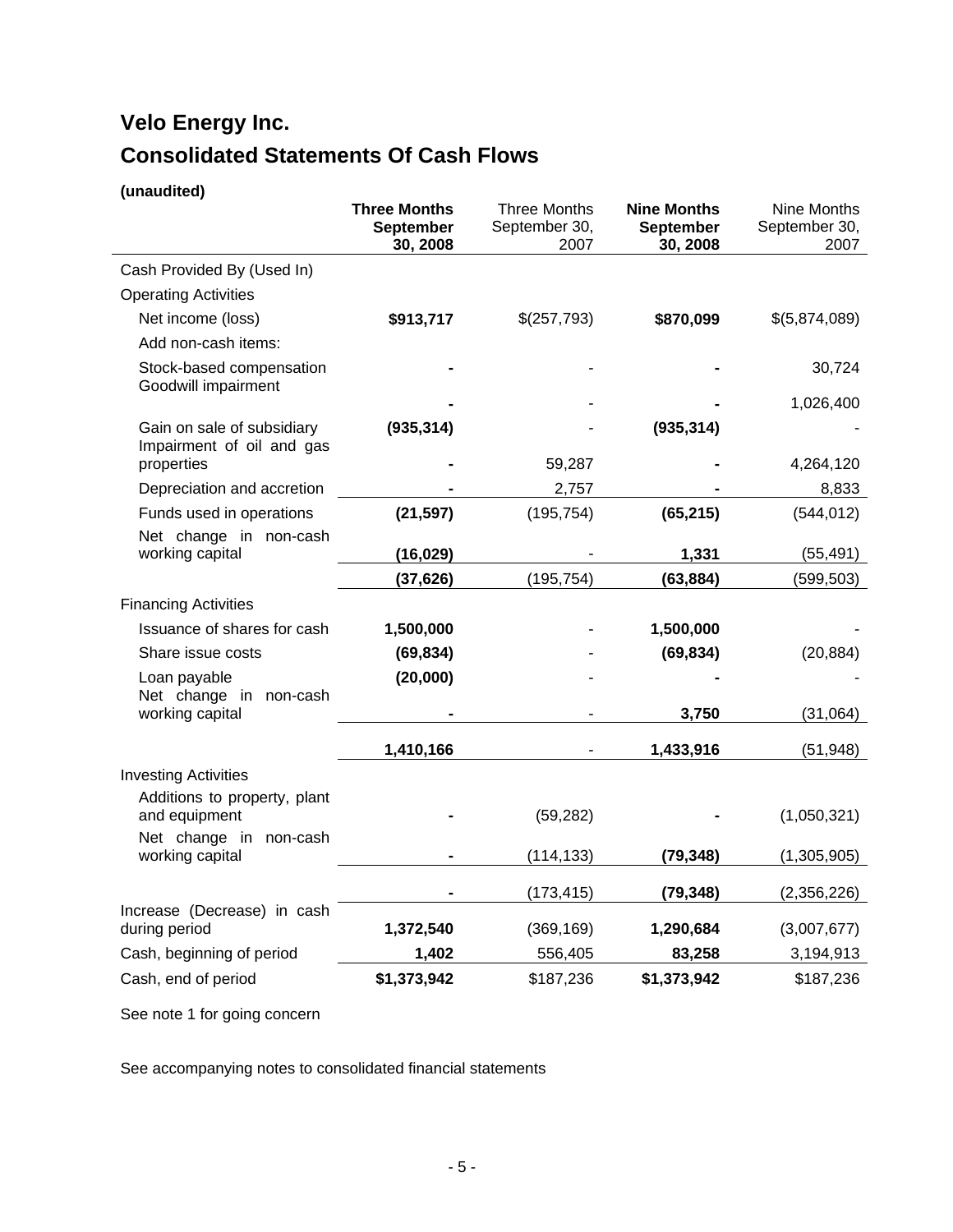# **1. Nature of Operations and Going Concern**

 Velo Energy Inc. ("Velo" or the "Company") was incorporated on July 8, 2004 and was originally classified as a Capital Pool Corporation as defined in Policy 2.4 of the TSX Venture Exchange Corporate Finance Manual and Policies. Effective May 31, 2006 Aureus Ventures Inc. purchased all of the outstanding shares of Velo Energy Ltd. by the issuance of 3,333,334 common shares of the Company. This was an arm's length transaction and constituted the Company's Qualifying Transaction under the rules of the TSX Venture Exchange. As a result of that transaction the Company is in the business of exploration, development and production of crude oil, natural gas and natural gas liquids in Western Canada.

At September 30, 2008, the Company had incurred a cumulative loss of \$6,569,947 and has no revenue producing oil and gas properties. The Company's ability to continue operations will depend upon future profitable operations from their oil and gas ventures and the raising of additional capital.

The financial statements have been prepared using generally accepted accounting principles that are applicable to a going concern. There are no assurances that the Company will achieve profitable operations. The financial statements do not reflect adjustments in the carrying value of the assets and liabilities, the reported revenue and expenses, and the balance sheet classifications used, that would be necessary if the going concern assumption were not appropriate, and that such adjustments could be material.

# **2. Significant Accounting Policies**

The unaudited interim period consolidated financial statements were prepared by management in accordance with Canadian generally accepted accounting principles ("GAAP") and follow the same accounting policies and methods of application as those used in the preparation of the audited annual consolidated financial statements for the year ended December 31, 2007 except as described below. Under Canadian GAAP, additional disclosure is required in annual financial statements and accordingly the unaudited interim period consolidated financial statements should be read together with the audited annual consolidated financial statements for the year ended December 31, 2007 and the accompanying notes included thereto.

The consolidated financial statements include the accounts of Velo Energy Inc. and, prior to July 9, 2008, its subsidiary, collectively referred to as the "Company". The Company's interest in the voting share capital of its subsidiary was 100%.

# **Accounting Changes**

The CICA amended Handbook Section 1400 "General standards of financial presentation" effective for periods beginning on or after January 1, 2008 to include requirements to assess and disclose the Company's ability to continue as a going concern. The adoption of this new section did not have an impact on the Company's financial statements.

In December 2006, the CICA issued Handbook section 1535 "Capital disclosures" which is effective for years beginning on or after October 1, 2007. The Company manages its capital to ensure it will be able to continue as a going concern while maximizing the return to shareholders largely through equity sales. These stock issues depend on numerous factors including a positive oil and gas environment, positive stock market conditions, a company's track record, and the experience of management. The capital structure of the Company consists of shareholder's equity, comprising issued capital and deficit.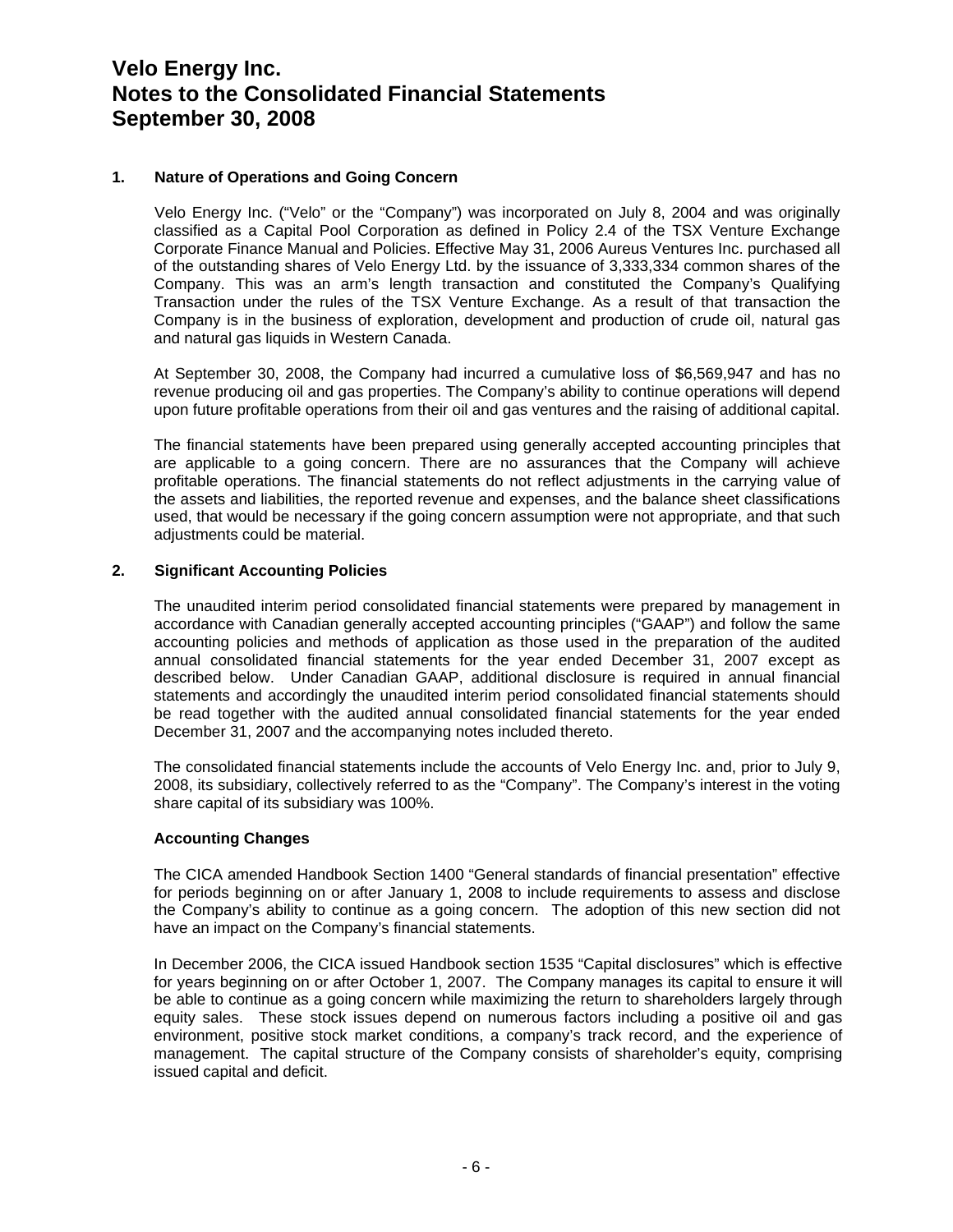# **2. Significant Accounting Policies (continued)**

# **Accounting Changes (continued)**

In December 2006, the CICA issued Handbook Section 3862, "Financial Instruments – Disclosures" and Handbook Section 3863, "Financial Instruments – Presentation" to replace Handbook Section 3861, "Financial Instruments – Disclosure and Presentation". Section 3862 expands on the disclosures previously required under Section 3861 that establishes standards for disclosures about financial instruments and non-financial derivatives and identifies the information that should be disclosed about them. Section 3863 is consistent with the presentation requirements of Section 3861 that establishes standards for presentation of financial instruments and non-financial derivatives. These sections apply to interim and annual financial statements for fiscal periods beginning on or after October 1, 2007. The effect on the Company's financial statements was not material.

# **Recent Accounting Pronouncements**

In January 2006, the CICA Accounting Standards Board (AcSB) adopted a strategic plan for the direction of accounting standards in Canada. As part of that plan, accounting standards in Canada for public companies are expected to converge with International Financial Reporting Standards ("IFRS") by the end of 2011. The impact of the transition to IFRS on the Company's financial statements has not yet been determined.

#### **3. Business Acquisitions**

On May 31, 2006 the Company acquired all of the shares of Velo Energy Ltd., a private oil and gas company. The acquisition was accounted for by the purchase method and the excess of the purchase price over the net assets acquired was allocated to goodwill.

| Goodwill                         | \$ | 1,081,759 |
|----------------------------------|----|-----------|
| <b>Total purchase price</b>      | S  | 1,081,759 |
| Consideration was comprised of:  |    |           |
| Issue of 3,333,334 common shares | S  | 1,000,000 |
| Costs related to the acquisition |    | 81,759    |
| <b>Total consideration</b>       |    | 1,081,759 |

The results of operations for Velo Energy Ltd. have been included in the consolidated financial statements from May 31, 2006 to July 9, 2008.

At March 31, 2007, the Company tested goodwill for impairment and determined that based on the impairment of the oil and gas properties, further described in note 4, that the goodwill was impaired. As a result, a goodwill impairment charge of \$1,026,400 was recorded in that quarter.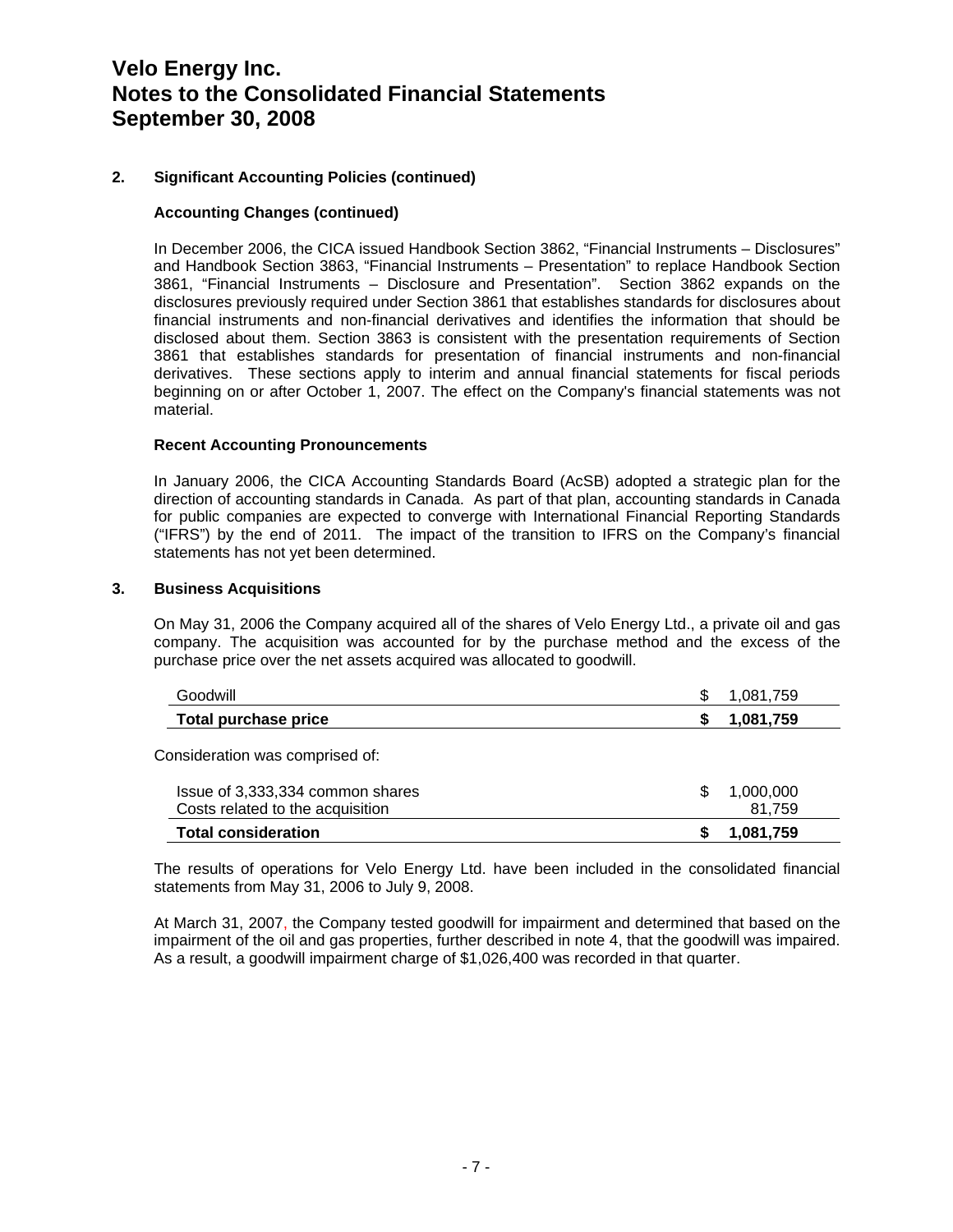# **4. Property, Plant and Equipment**

|                                                                                            | September 30, 2008   |  |  |            |  |
|--------------------------------------------------------------------------------------------|----------------------|--|--|------------|--|
|                                                                                            | Accumulated          |  |  |            |  |
|                                                                                            | Cost<br>Amortization |  |  | <b>Net</b> |  |
| Petroleum and natural gas properties and<br>equipment<br>Furniture, fixtures and equipment | ۰                    |  |  | \$.        |  |
| <b>Total</b>                                                                               | $\blacksquare$       |  |  |            |  |

|                                          | September 30, 2007   |    |        |            |         |
|------------------------------------------|----------------------|----|--------|------------|---------|
|                                          | Accumulated          |    |        |            |         |
|                                          | Cost<br>Amortization |    |        | <b>Net</b> |         |
| Petroleum and natural gas properties and |                      |    |        |            |         |
| equipment                                | 453,000              | \$ | ۰      | \$.        | 453,000 |
| Furniture, fixtures and equipment        | 24,518               |    | 17,623 |            | 6,895   |
| <b>Total</b>                             | 477,518              |    | 17.623 |            | 459,895 |

 Included in the Company's 2007 period expenses is a non-cash charge of \$4,264,120 related to an impairment of the carrying value of petroleum and natural gas properties. The impairment is the result of applying what is commonly known as the ceiling test which is prescribed under generally accepted accounting principles for exploration and production companies that use the full cost accounting method.

An impairment loss is recognized when the carrying value of a cost centre is not recoverable and exceeds its fair value. The carrying amount is not recoverable if the carrying amount exceeds the sum of the undiscounted cash flows expected from its use and eventual disposition.

An impairment loss is then measured as the amount by which the carrying amount of the petroleum and natural gas assets capitalized in a cost centre exceeds the sum of the fair value of proved and probable reserves and the costs of unproved properties that have been subject to a separate test for impairment and contain no probable reserves.

In the first quarter of 2007, \$21,000 of general and administrative expenses were capitalized to petroleum and natural gas properties.

# **5. Accounts Payable**

During 2007 the Company made an informal proposal to its unsecured creditors. The basic terms of the proposal included an initial payment of 23% of the amount payable with a final payment of 17%. This proposal related to the creditors of the Company's 100 percent owned subsidiary. With the sale of the subsidiary, the majority of accounts payable have been eliminated.

#### **6. Indemnity Payable**

The Company issued \$1,977,000 of flow through shares in December, 2006. The Company failed to spend the full \$1,977,000 on qualifying expenditures as at December 31, 2007, the final day for qualification. As part of the subscription agreement the Company agreed to indemnify the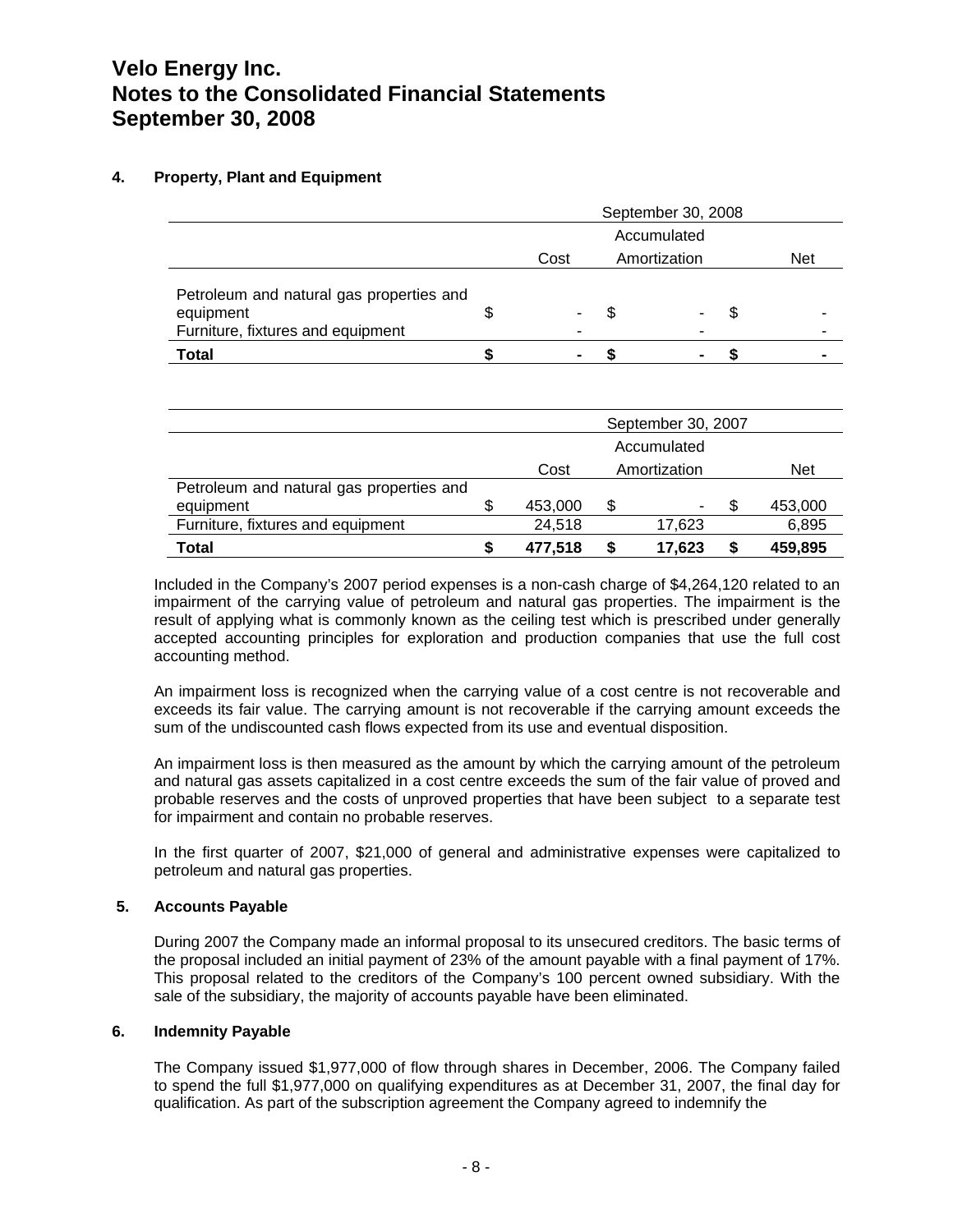# **6. Indemnity Payable (continued)**

subscribers of the flow through shares in the event of such an occurrence. The shortfall of \$990,536 of qualified expenditures resulted in the indemnity payable of \$452,133. The highest marginal tax rate of a subscribers province of residence was used to calculate the payable.

In July, 2008 the Company extinguished \$449,292 of the indemnity claims for common shares of the Company. The issue price of the shares was \$.075 per share, resulting in 5,990,554 of shares issued.

# **7. Loan Payable**

The loan is repayable on demand and bears interest at prime plus five percent.

#### **8. Asset Retirement Obligations**

At June 30, 2008, the Company had recorded \$133,985 for future asset retirement obligations.

The asset retirement obligation was determined using the following assumptions:

- The total amount of undiscounted future cash flows to settle the liability is estimated to be \$133,985.
- The liability is estimated to be settled within a year.

Deposits are being held by the Energy Resources Conservation Board as collateral for these obligations.

This liability related to the Company's previously owned subsidiary and with its sale, the liability has been eliminated.

#### **9. Share Capital**

#### **a) Authorized and Issued Common Shares**

#### Authorized

An unlimited number of common voting shares (the "Common Shares") without nominal or par value and an unlimited number of preferred shares issuable in series.

#### Issued Share Capital

The issued share capital is as follows: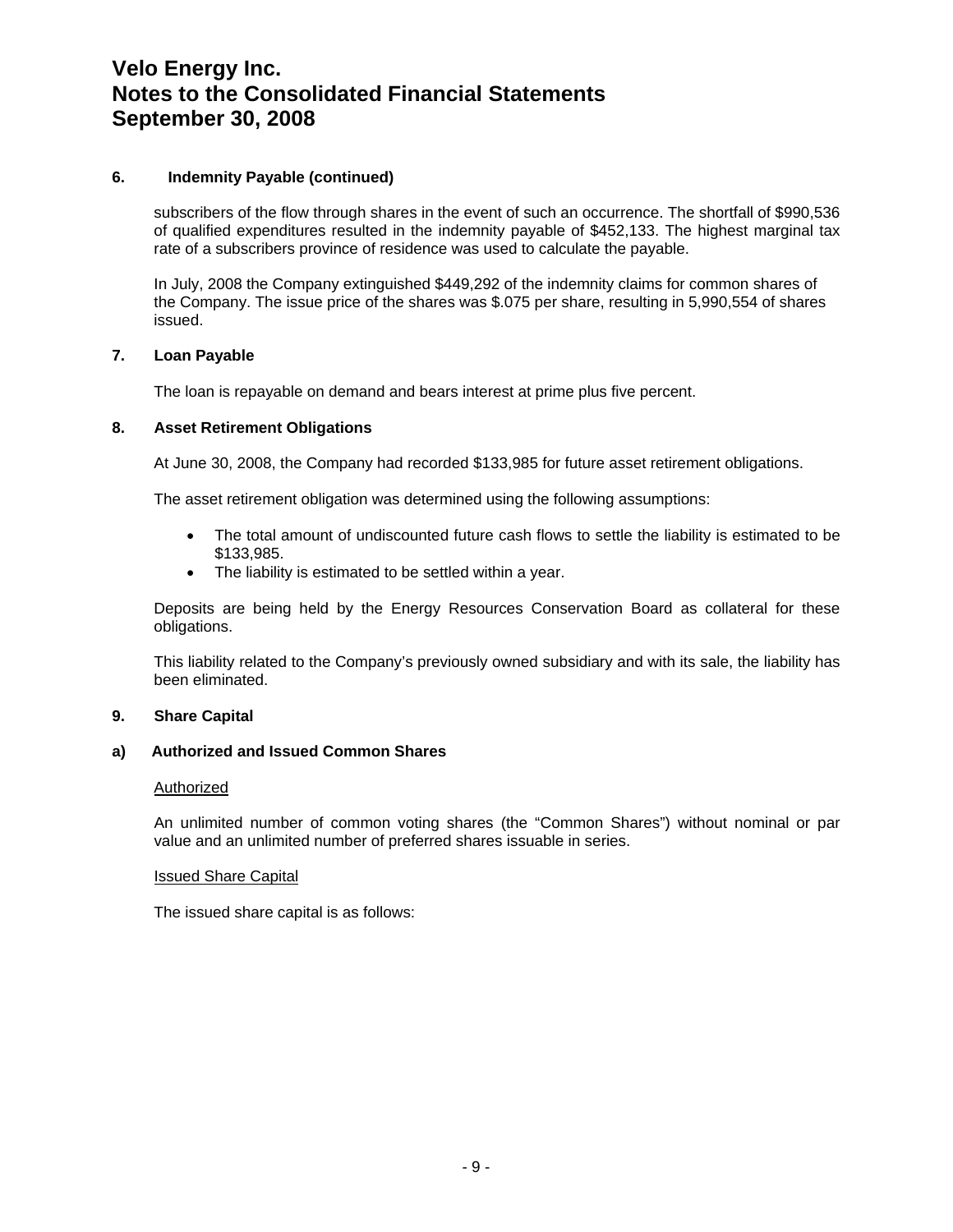# **9. Share Capital (continued)**

|                                                                                                                                                                                                                                             | Number of<br>Common<br><b>Shares</b>                      | Amount                                                                            |
|---------------------------------------------------------------------------------------------------------------------------------------------------------------------------------------------------------------------------------------------|-----------------------------------------------------------|-----------------------------------------------------------------------------------|
| Balance December 31, 2005                                                                                                                                                                                                                   | 10,063,000                                                | \$<br>1,783,048                                                                   |
| Issued to acquire Velo Energy Ltd.<br>Issued for cash<br>Issued on exercise of warrants<br>Issued on exercise of options<br>Flow-though share issuance<br>Share issuance costs<br>Transfer from contributed surplus on exercised<br>options | 3,333,334<br>5,000,000<br>537,000<br>800,000<br>9,885,000 | 1,000,000<br>1,500,000<br>134,250<br>200,000<br>1,977,000<br>(520,387)<br>104,000 |
| Balance December 31, 2006                                                                                                                                                                                                                   | 29,618,334                                                | \$<br>6,177,911                                                                   |
| Share issue costs                                                                                                                                                                                                                           |                                                           | (20, 330)                                                                         |
| Indemnity on unspent flow through funds                                                                                                                                                                                                     |                                                           | (452, 133)                                                                        |
| Tax effect of flow-through common shares                                                                                                                                                                                                    |                                                           | (128, 313)                                                                        |
| Balance, December 31, 2007                                                                                                                                                                                                                  | 29,618,334                                                | \$<br>5,583,466                                                                   |
| Issued for payment of debt                                                                                                                                                                                                                  | 5,990,554                                                 | 449,292                                                                           |
| Issued for cash                                                                                                                                                                                                                             | 30,000,000                                                | 1,500,000                                                                         |
| Share issue costs                                                                                                                                                                                                                           |                                                           | (69,834)                                                                          |
| Balance, September 30, 2008                                                                                                                                                                                                                 | 65,608,888                                                | \$<br>7,462,924                                                                   |

In May 2006, the Company issued 5,000,000 common shares at \$0.30 per share for gross proceeds of \$1,500,000. In December 2006, the Company issued 9,885,000 flow-through common shares at \$0.20 per share for gross proceeds of \$1,977,000. Under the terms of the flow-through share agreement, the Company is committed to spend 100% of the gross proceeds on qualifying exploration and development expenditures prior to December 31, 2007, which it did not do. An indemnity payable was recorded for the short fall, see note 6.

In July 2008, the Company issued 5,990,554 common shares at a deemed price of \$0.075 per share as settlement for \$449,292 of the indemnity payable.

In August 2008, the Company issued 30,000,000 common shares at \$0.05 per share for gross proceeds of \$1,500,000.

# **b) Escrowed Shares**

The 4,000,000 common shares issued to the founders (the "Seed Capital Shares") for a total consideration of \$500,000 were deposited with a trustee under an escrow agreement. In accordance with TSX Venture Exchange (the "Exchange") Policy 2.4., 10% of the Seed Capital Shares were released from escrow on the issuance of the Final Exchange Bulletin on June 5, 2006 (the "Initial Release") and an additional 15% will be or have been released on each of the dates which are 6 months, 18 months, 24 months, 30 months, and 36 months following the Initial Release.

The 3,333,334 common shares issued to purchase Velo Energy Ltd. are Value Escrow Shares. Under the Value Escrow Agreement and Exchange Policy 5.4, 10% of the Value Escrow Shares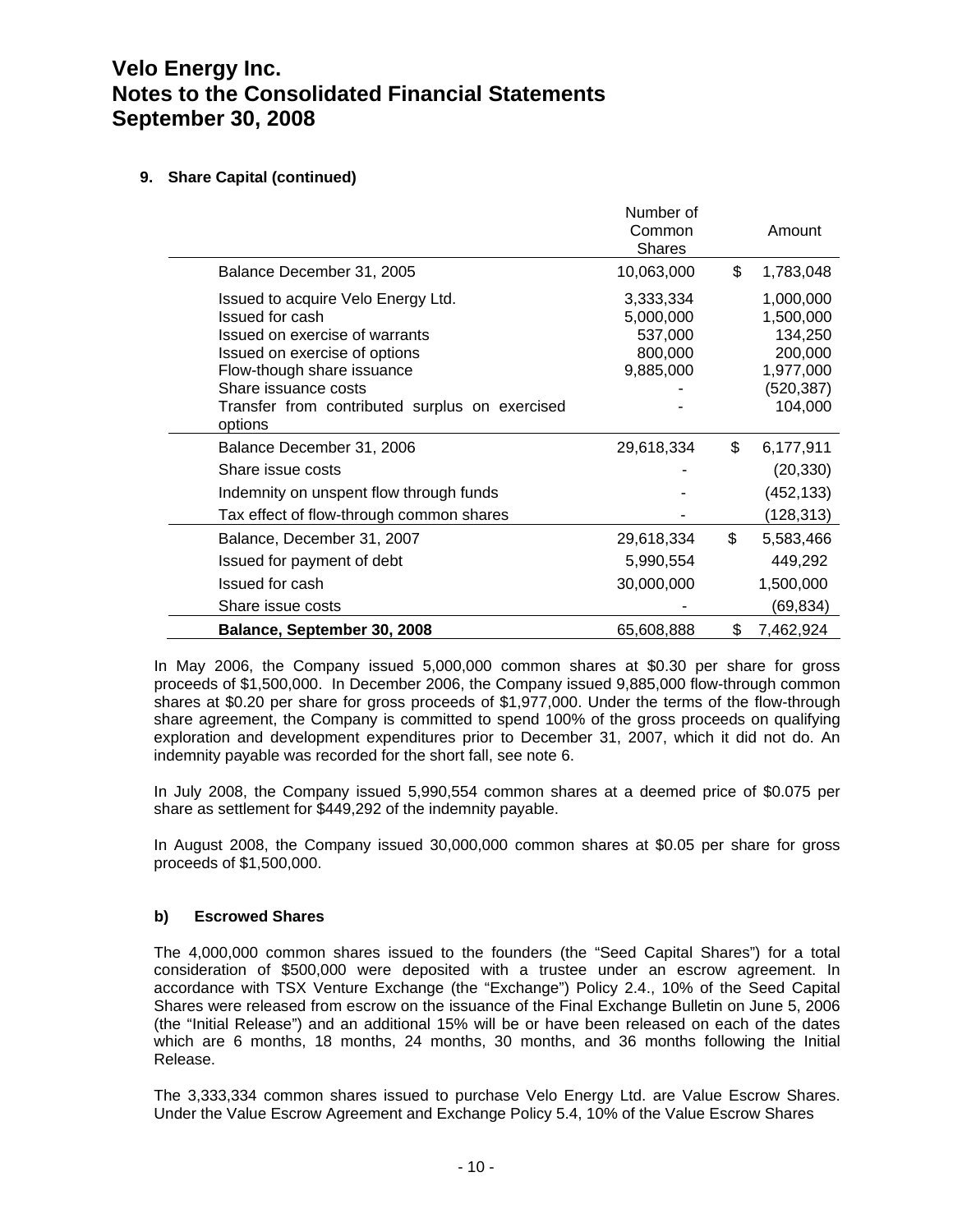### **9. Share Capital (continued)**

were released from escrow at the Initial Release and an additional 15% will be or have been released on each of the dates which are 6 months, 12 months, 18 months, 24 months, 30 months, and 36 months following the Initial Release.

All common shares of the Company acquired in the secondary market prior to the completion of a Qualifying Transaction by a control Person, as defined in the policies of the Exchange, are required to be deposited in escrow.

All Common Shares deposited in escrow and to be released subject to the completion of a Qualifying Transaction will be cancelled upon the issuance of a TSX Venture Exchange bulletin delisting the Common Shares of the Company.

#### **c) Incentive Stock Options**

On February 15, 2007 the Company granted 350,000 incentive stock options of the Company to purchase common shares at an exercise price of \$0.20 per share. These options expire on four years from the date of grant and vest equally at the date of grant, June 15, 2007, October 15, 2007 and February 15, 2008.

Changes in the number of stock options, with their weighted average exercise prices, are summarized below:

|                                                                     | September 30, 2008     |    |                                          |  |
|---------------------------------------------------------------------|------------------------|----|------------------------------------------|--|
|                                                                     | Number of<br>Options   |    | Weighted<br>average<br>exercise<br>price |  |
| Outstanding, beginning of year<br>Exercised<br>Forfeited<br>Granted | 1,150,000<br>(700,000) | \$ | 0.27<br>0.29                             |  |
|                                                                     |                        |    |                                          |  |
| Outstanding, end of the<br>period                                   | 450,000                | S  | 0.25                                     |  |
| Exercisable                                                         | 1,100,000              | S. | 0.257                                    |  |

During the period, stock-based compensation expense was Nil (2007-\$30,724) with a credit recorded to contributed surplus. The weighted average fair value of the options granted during the first quarter 2007 was \$0.049 per share. The fair value of the options was estimated using the Black-Scholes option pricing model, using a risk-free interest rate of 4.0%, expected volatility of 60%, expected life of four years and no expected dividends.

#### **d) Agent's Warrants**

A summary of the status of the Company's warrants as of September 30, 2008 and changes during the period then ended is as follows: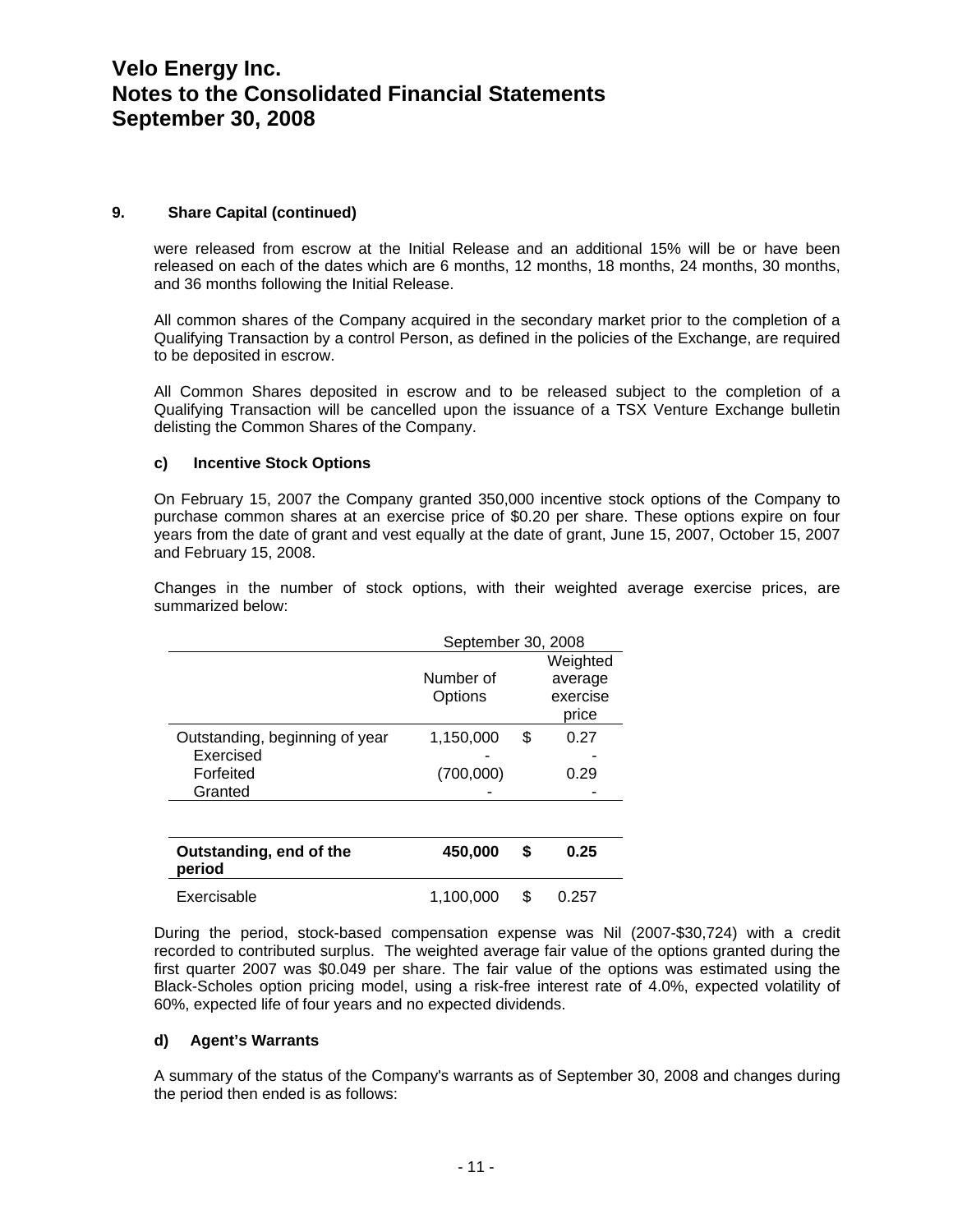# **9. Share Capital (continued)**

|                                                                                      | Number of<br>Warrants | Weighted average<br>exercise price |              |  |
|--------------------------------------------------------------------------------------|-----------------------|------------------------------------|--------------|--|
| Balance, beginning of year<br>Issued in the year<br>Expired<br>Exercised in the year | 798,500<br>(798, 500) |                                    | 0.20<br>0.20 |  |
| Balance, end of the period                                                           | ۰                     |                                    |              |  |

In December 2006, the Company granted the agents of the flow-through equity offering, warrants to purchase 798,500 common shares at a price of \$0.20 per common share. The warrants to purchase the 798,500 common shares expired in June 2008.

# **10. Contributed Surplus**

|                                                                                      |   | September 30,<br>2008                    |
|--------------------------------------------------------------------------------------|---|------------------------------------------|
| Balance, beginning of year<br>Stock-based compensation<br>Exercised of stock options | S | 240.394<br>-<br>$\overline{\phantom{0}}$ |
| Balance, end of period                                                               |   | 240.394                                  |

#### **11. Income Taxes**

The Company has the following deductions available at September 30, 2008:

| Non-capital losses   | 410,000 |
|----------------------|---------|
| Share issue expenses | 300,000 |

# **12. Related Party Transactions**

During the second quarter the Company borrowed \$20,000 from a corporation controlled by three directors of the Company. The loan is repayable upon demand and bears interest at prime plus 5%.

During the current quarter the loan was repaid without any interest charges.

The above-noted related party transaction was in the normal course of business and was measured at the exchange value which was the amount of consideration established and agreed to by the related parties.

### **13. Financial instruments:**

(a) Fair values:

At June 30, 2008, the fair values of all financial instruments approximated their carrying values due to their short-term maturity.